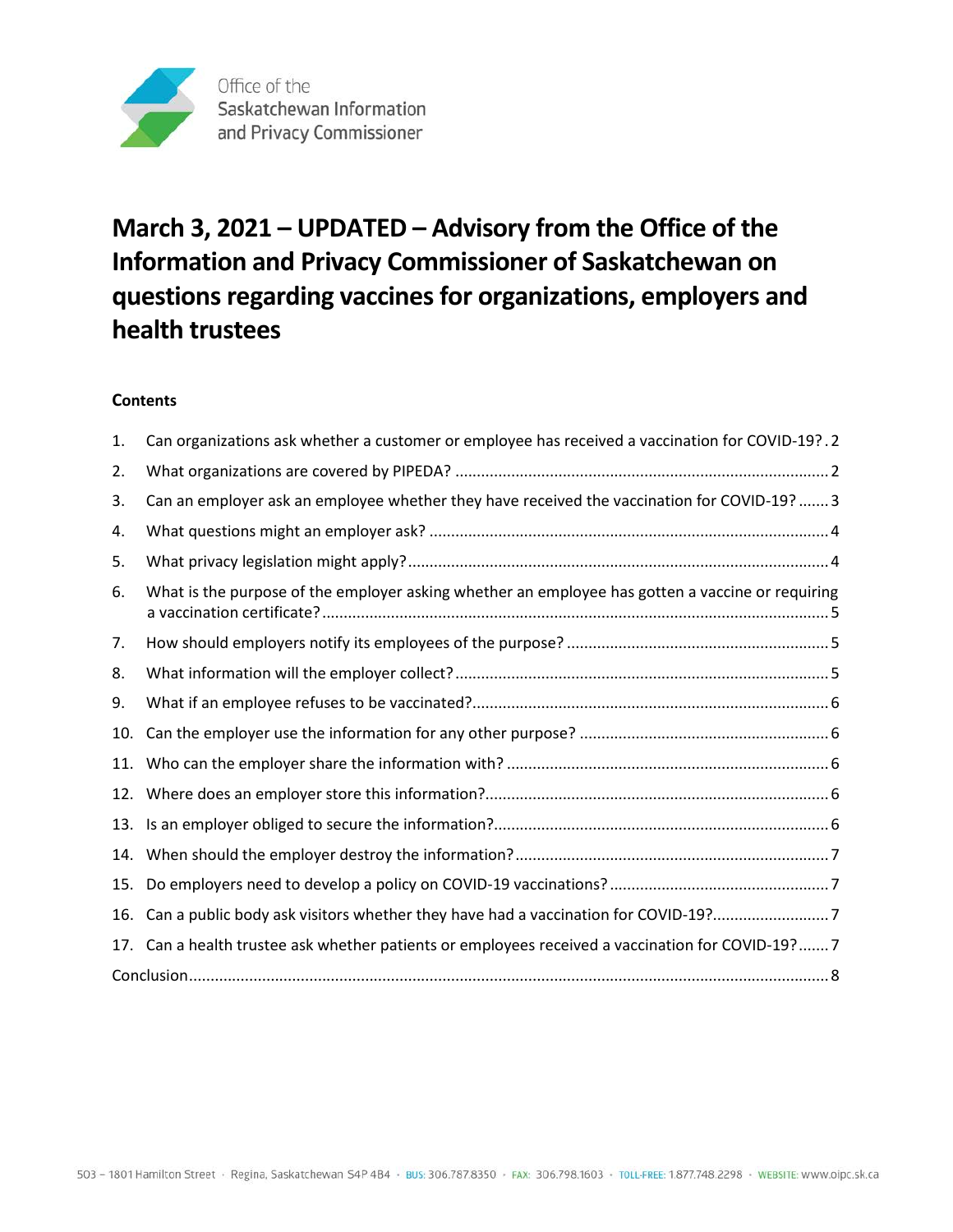Announcements regarding the approval of vaccines for COVID-19 has been greeted with excitement. The roll out of vaccines is occurring in our province and in other provinces in Canada. As citizens receive the vaccine, questions arise as to how organizations, health trustees and employers will handle this new reality. In my *[Advisory from the Office of the Information and Privacy Commissioner of Saskatchewan on](https://oipc.sk.ca/advisory-from-the-office-of-the-information-and-privacy-commissioner-of-saskatchewan-on-questions-screening-or-testing-by-employers-regarding-covid-19/)  [questions, screening or testing by employers regarding COVID-19](https://oipc.sk.ca/advisory-from-the-office-of-the-information-and-privacy-commissioner-of-saskatchewan-on-questions-screening-or-testing-by-employers-regarding-covid-19/)*, I attempted to answer many of the questions surrounding the issue of employers asking questions about screening or testing for COVID-19. This Advisory attempts to answer similar questions in regard to getting the vaccination for COVID-19.

## <span id="page-1-0"></span>**1. Can organizations ask whether a customer or employee has received a vaccination for COVID-19?**

Private sector businesses and other organizations engaged in commercial activities in Saskatchewan are not covered by *The Freedom of Information and Protection of Privacy Act* [\(FOIP\)](https://pubsaskdev.blob.core.windows.net/pubsask-prod/694/F22-01.pdf) and *The Local Authority Freedom of Information and Protection of Privacy Act* [\(LA FOIP\)](https://pubsaskdev.blob.core.windows.net/pubsask-prod/850/L27-1.pdf), but are subject to orders made under *[The Public Health Act, 1994](https://publications.saskatchewan.ca/#/products/786)*. Many organizations are covered by the *Personal Information Protection and Electronic Documents Act* [\(PIPEDA\)](https://www.parl.ca/DocumentViewer/en/36-2/bill/C-6/royal-assent). I note that PIPEDA only protects personal information of employees of federally regulated businesses, works and undertakings (FWUBs). Those organizations, if they have questions, may have to contact th[e Federal Privacy Commissioner](https://www.priv.gc.ca/en/) . It should be noted that the federal government has introduce[d Bill C-11,](https://parl.ca/DocumentViewer/en/43-2/bill/C-11/first-reading) which introduces significant changes to PIPEDA. In some cases, PIPEDA provides rules and protection for employee personal information and in others, it does not. Whether an employer in Saskatchewan fits any of the following definitions, the advice below can be considered best practice and an employer can choose to follow it.

### <span id="page-1-1"></span>**2. What organizations are covered by PIPEDA?**

PIPEDA defines an "organization" in Part 1, section 2(1) as follows:

2. "organization" includes an association, a partnership, a person and a trade union.**"**

PIPEDA indicates that the "protection of personal information" applies as:

## 4. (1) This Part applies to every organization in respect of personal information that (a) the organization collects, uses or discloses in the course of commercial activities; or

PIPEDA defines "commercial activity" as follows:

2. "commercial activity" means any particular transaction, act or conduct or any regular course of conduct that is of a commercial character, including the selling, bartering or leasing of donor, membership or other fundraising lists.

As one can see, an "organization" is broad and includes a business, community based organization and charity, if that organization carries on commercial activity. In the rest of this Advisory I will refer to them as "organizations" and they are covered by PIPEDA and not by FOIP or LA FOIP.

Let us now turn to discuss employers who are covered by FOIP, LA FOIP or The Health Information Protection Act [\(HIPA\)](https://pubsaskdev.blob.core.windows.net/pubsask-prod/8623/H0-021.pdf).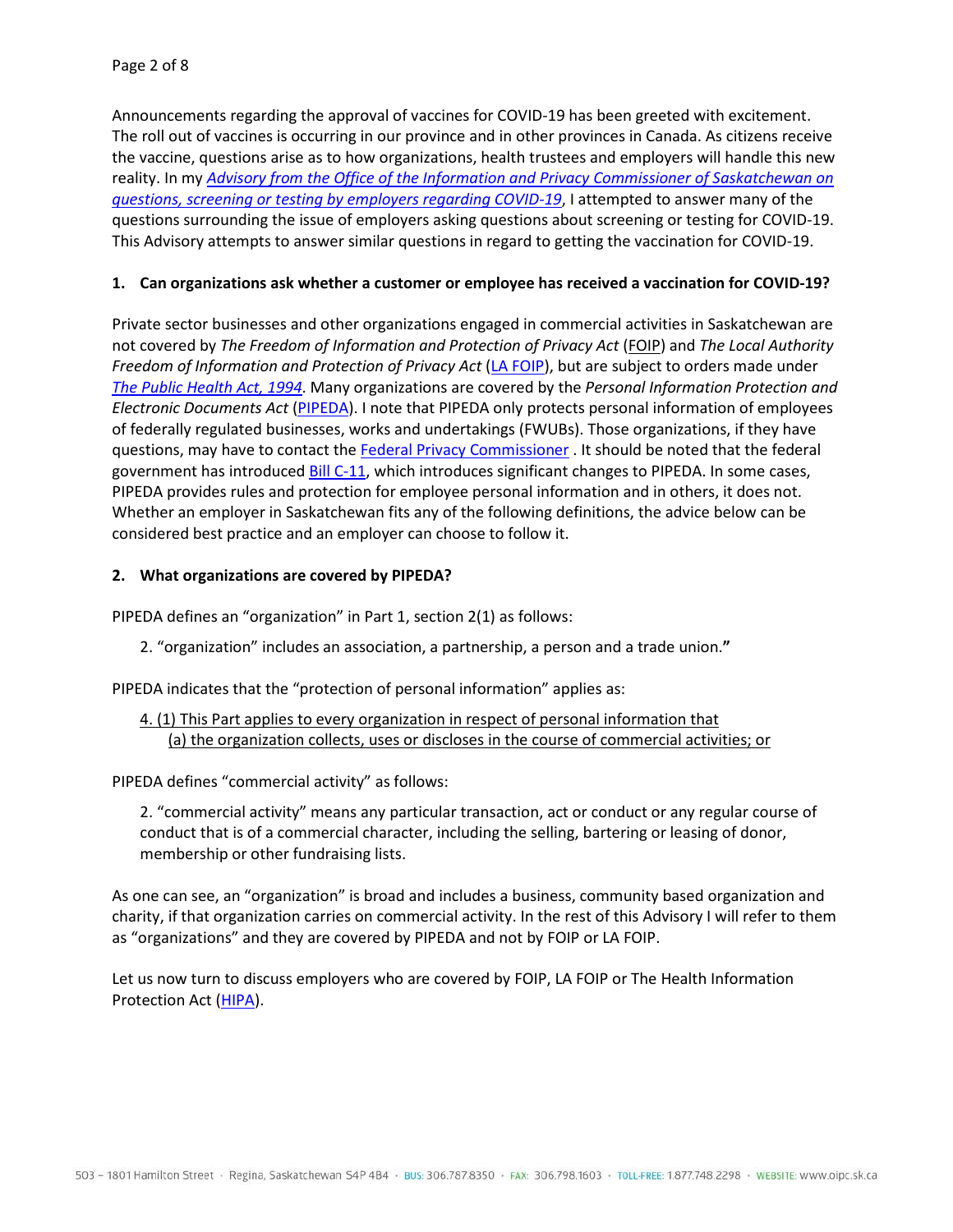### <span id="page-2-0"></span>**3. Can an employer ask an employee whether they have received the vaccination for COVID-19?**

Some employers may be considering whether they will require their employees to receive the vaccine or provide a vaccination certificate for COVID-19. Employers have an obligation to make a workplace safe to work in within reasonable limits. *[The Saskatchewan Employment Act](http://www.worksafesask.ca/wp-content/uploads/2019/06/OHS-Legislation-190611.pdf)* provides:

#### **General duties of employer**

3‑8 Every employer shall:

(a) ensure, insofar as is reasonably practicable, the health, safety and welfare at work of all of the employer's workers;

…

(h) ensure, insofar as is reasonably practicable, that the activities of the employer's workers at a place of employment do not negatively affect the health, safety or welfare at work of the employer, other workers or any self-employed person at the place of employment; and …

Each employer will have to make a fundamental decision as to whether they need all employees to receive the vaccine or provide a vaccination certificate to make the workplace safer.

Prior to considering what privacy legislation might apply, employers need to seriously consider whether they want to require employees to receive the vaccine or provide a vaccination certificate. Because these vaccines are new, there will be questions about their use and effectiveness. There may be workplaces where social distancing, wearing masks and washing hands may be determined to be sufficient protection. These are considerations for the employer. Requiring employees to receive the vaccine is a fundamental issue and can be controversial. Requiring proof an employee has received the vaccine is less controversial, but does have privacy implications. It gets us into the issue of whether employers can or should require medical tests in the workplace. There has been considerable debate and court challenges over testing for drugs in the workplace. This particularly is a challenging issue for hospitals, medical clinics, long-term care and group homes. Employers need to know that requiring employees to receive the vaccine or provide a vaccination certificate, might result in a court challenge.

The OPC in "A Matter of Trust: Integrating Privacy and Public Safety in the 21<sup>st</sup> Century" stated:

Following the enactment of the *Canadian Charter of Rights and Freedoms* in 1982, the Supreme Court of Canada formulated a methodological test to determine whether the violation of a *Charter*  right is nonetheless justifiable in a free and democratic society. Stemming from the cas[e R. v. Oakes,](https://www.canlii.org/en/ca/scc/doc/1986/1986canlii46/1986canlii46.html) this became known widely as the Oakes test. It requires:

- **Necessity:** there must be a clearly defined necessity for the use of the measure, in relation to a pressing societal concern (in other words, some substantial, imminent problem that the security measure seeks to treat),
- **Proportionality:** that the measure (or specific execution of an invasive power) be carefully targeted and suitably tailored, so as to be viewed as reasonably proportionate to the privacy (or any other rights) of the individual being curtailed,
- **Effectiveness:** that the measure be shown to be empirically effective at treating the issue, and so clearly connected to solving the problem, and finally,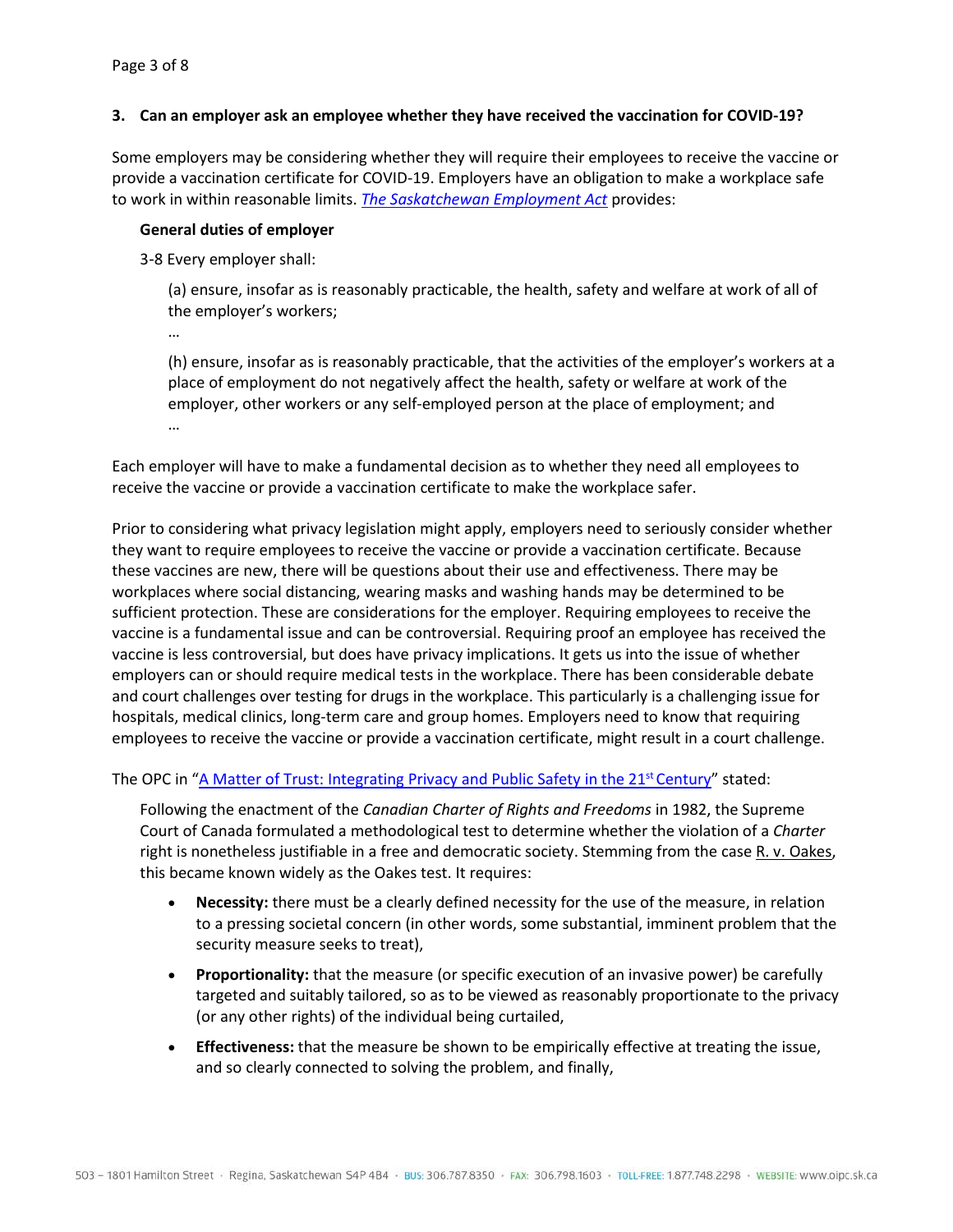• **Minimal intrusiveness:** that the measure be the least invasive alternative available (in other words, ensure that all other less intrusive avenues of investigation have been exhausted).

The balance of this Advisory presumes an employer has made the decision to require vaccinations and understands the legal risks of a challenge, but intends to proceed.

#### <span id="page-3-0"></span>**4. What questions might an employer ask?**

If an employer decides to require vaccinations, what questions might the employer be asking? Possible questions include:

- Are you planning to get vaccinated?
- When will you receive your first injection?
- Have you received your first injection?
- When will you receive your second injection?
- Have you received your second injection?
- Do you have a vaccination certificate?
- Will you show me a vaccination certificate?
- Will you provide me with a vaccination certificate?

The least intrusive approach would be that an employer requests, "Please show me your vaccination certificate". The employer looks at the certificate and does nothing else. Slightly more intrusive would be where the employer checks off on an employee list that this employee has a vaccination certificate.

#### <span id="page-3-1"></span>**5. What privacy legislation might apply?**

If an employer decides to require the employee to show or provide a vaccination certificate, the employer needs to know what privacy legislation applies. FOIP applies to government institutions which include Crown corporations, boards, agencies and other prescribed organizations. Part IV of FOIP deals with the collection, use, disclosure, storage and protection of personal information.

LA FOIP applies to local authorities which include cities, towns, villages, municipalities, universities and the Saskatchewan Health Authority. Part IV of LA FOIP deals with the collection, use, disclosure, storage and protection of personal information.

HIPA applies to health trustees which include government institutions, the Saskatchewan Health Authority, a licenced personal care home, a health professional licenced under an Act, a pharmacy, and licenced medical laboratories with custody or control of personal health information. Parts III and IV of HIPA deal with collection, use, disclosure, storage and protection of personal health information.

If an employer falls into one of the above categories, then that particular statute will apply to the collection, use, disclosure, storage and protection of personal information/personal health information. To be sure, an employer should check each of the Acts to see if it has any application to it. If in doubt, the employer should obtain legal advice.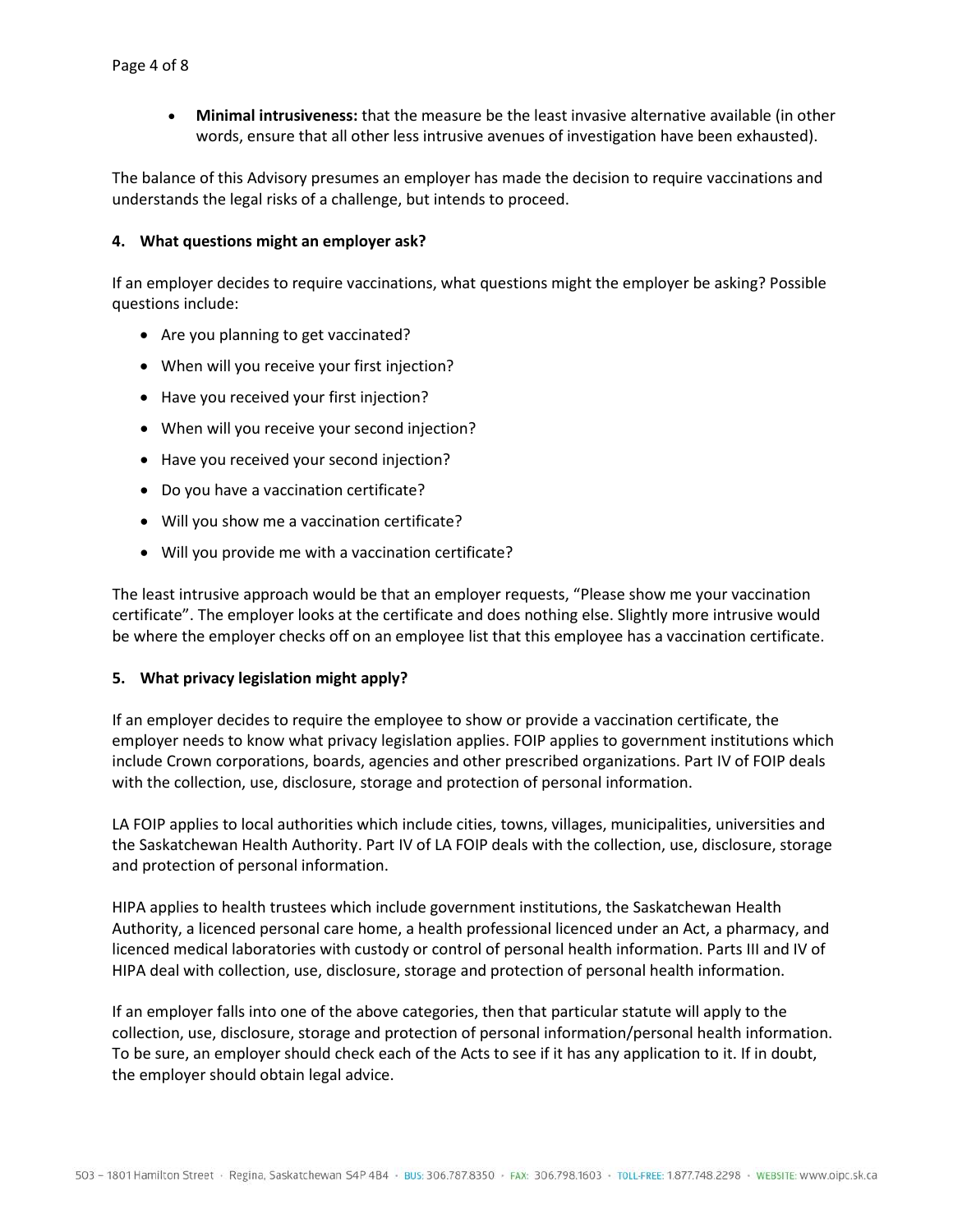Regulations under each of the Acts can also prescribe the organizations that are government institutions, local authorities or health trustees.

*[The Privacy Act](https://publications.saskatchewan.ca/#/products/767)* may allow a lawsuit where a business, community based organization, employer or health trustee has breached someone's privacy.

A further issue is that after the employee has received the vaccine, is the employee required to show or provide a proof of vaccination? Will the employer accept the employee's word that the vaccination was taken? If the employee is required to provide proof, will the employer visually examine it or make a copy of it? If so, by whom and for what purpose? If a copy is made, the record may be accessible under HIPA, FOIP or LA FOIP.

If an employer is in doubt regarding requiring employees to get vaccinated or requiring a copy of the vaccination certificate, the employer should obtain legal advice.

# <span id="page-4-0"></span>**6. What is the purpose of the employer asking whether an employee has gotten a vaccine or requiring a vaccination certificate?**

Before embarking upon requiring vaccinations, the employer must determine the purpose for which it is requiring vaccinations and the purpose for an employee showing or providing a vaccination certificate. Is it to keep the workplace safe? More specifically, is it to prevent transmission of COVID-19 being spread from employee to employee, customer or patient? It is important that the employer define the purpose before starting and not change the purpose after starting.

## <span id="page-4-1"></span>**7. How should employers notify its employees of the purpose?**

Employers should be open and transparent. They should advise staff that they will be asking the employee to show or provide the vaccination certificate and inform them of the purpose and the purpose for so asking. Later, at the showing or providing of the vaccination certificate, tell employees the purpose of the collection, what will be collected, who it will be shared with and how long the information will be stored. Employees will particularly want to know if the employer is sharing the information with other third parties, why and under what legal authority.

The employer can provide other staff with statistical information, such as how many have been vaccinated. The employer should not give out names or identify the ones who were or were not vaccinated as this may be considered a privacy breach.

### <span id="page-4-2"></span>**8. What information will the employer collect?**

Asking an employee whether they have had the vaccination and requesting the showing or providing of a vaccination certificate is a collection of personal information/personal health information. Employers should collect the least amount of information necessary to achieve the purpose. If the employer is comfortable, they could choose to accept the employee's verbal statement that they have had the vaccination. Alternatively, the employer could ask the employee to show a vaccination certificate, but choose not to make a copy of the vaccination certificate. This is referred to as the data minimization principle, that is, only collect what is needed to achieve the purpose.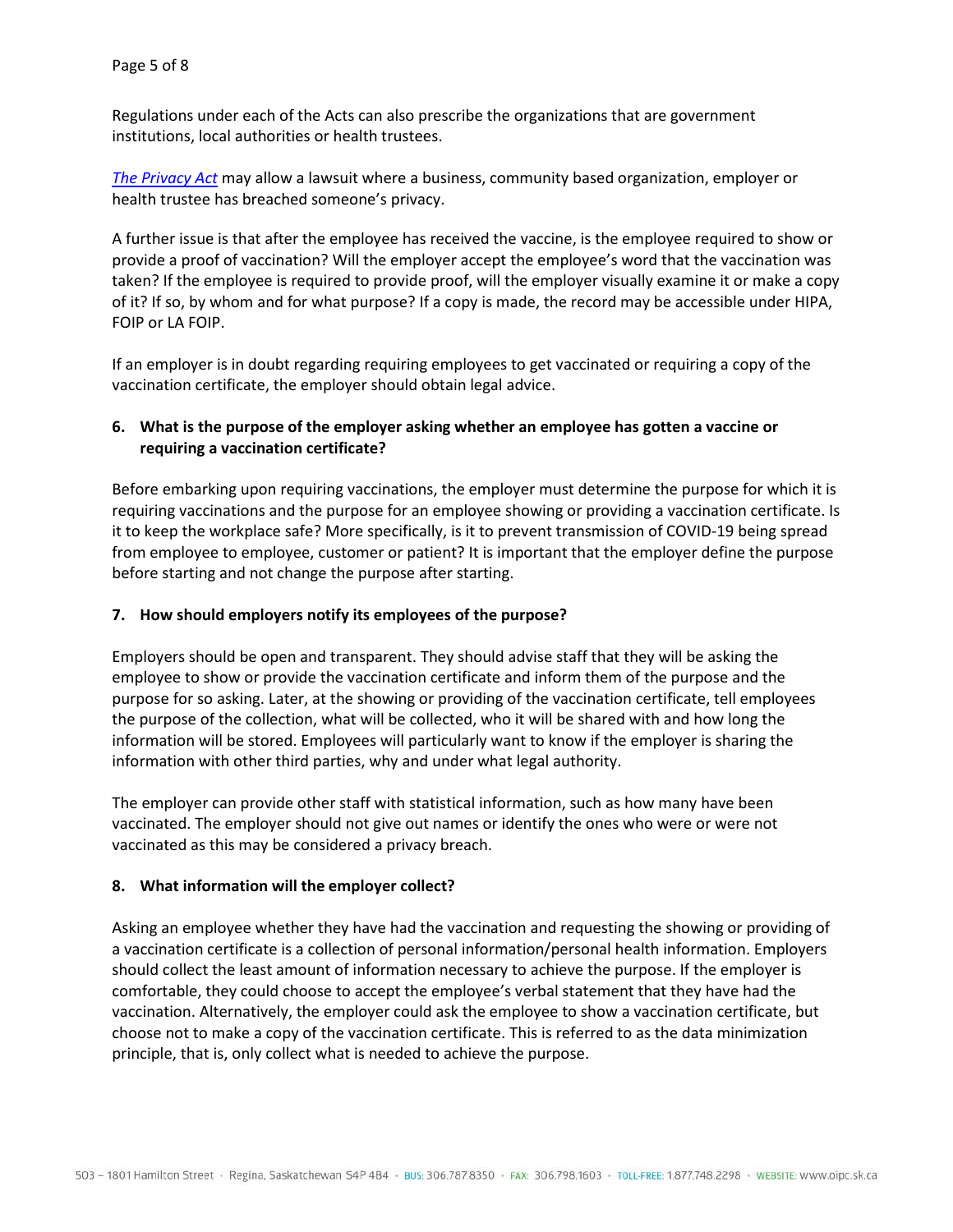## <span id="page-5-0"></span>**9. What if an employee refuses to be vaccinated?**

If an employee refuses to get the vaccination, refuses to confirm that they had the vaccination or refuses to show or provide a vaccination certificate, employers will need to decide if it will require the employee to wear a mask at work, stay home and self-isolate, send the employee home without pay or end the employment relationship.

## <span id="page-5-1"></span>**10. Can the employer use the information for any other purpose?**

The employer must determine its authority to collect for a defined purpose, and only collect personal information/personal health information for that purpose. This may include the employee providing the information for that purpose (indicating they had a vaccination and showing or providing a vaccination certificate). The employer should check the relevant legislation before using that information for any other purpose without getting the consent of the employee.

## <span id="page-5-2"></span>**11. Who can the employer share the information with?**

Since the employer has collected the information that the employee has received the vaccination or refused to get it, the employer needs to determine who in the organization needs to know. If the employee gets the vaccination, very few people need-to-know, but the employer can provide statistical information as to how many employees have received the vaccination. If the employee refuses to get the vaccination and is sent home, very few people need-to-know. Just like other sensitive health information, it is confidential, the employer should prohibit supervisors and HR employees from sharing the information with other staff. This does not prevent an individual employee from alerting others around them that they have been vaccinated (sticker, badge, lanyard, headband). An employer could promote this, but should not make it mandatory.

### <span id="page-5-3"></span>**12. Where does an employer store this information?**

The choices are storing on the employees HR personnel file or storing in a separate folder for all employees, containing all information regarding vaccination of employees or refusal to vaccinate. There is probably no need to store it anywhere else.

The information the employer has collected must be stored in a secure place. Once the employer collects personal information/personal health information about an employee, it is the employer's obligation to ensure it is protected and only those with a need-to-know should be able to access it.

### <span id="page-5-4"></span>**13. Is an employer obliged to secure the information?**

Under privacy legislation, there is an obligation for an employer to protect and secure the information collected and stored. If an employer is not subject to privacy legislation, best practice would suggest the information be protected. Other resources have made suggestions on securing information and a few tips are given by the [British Columbia Information and Privacy Commissioner.](https://www.oipc.bc.ca/guidance-documents/2421)

Your organization must make reasonable security arrangements to protect personal information in its custody or under its control. For example, if the collected information is in paper form, it should not be left in a publicly accessible area. Rather, it should be stored in a locked file cabinet. If you are storing the list on a computer, make sure the computer is password protected, encrypted, and on a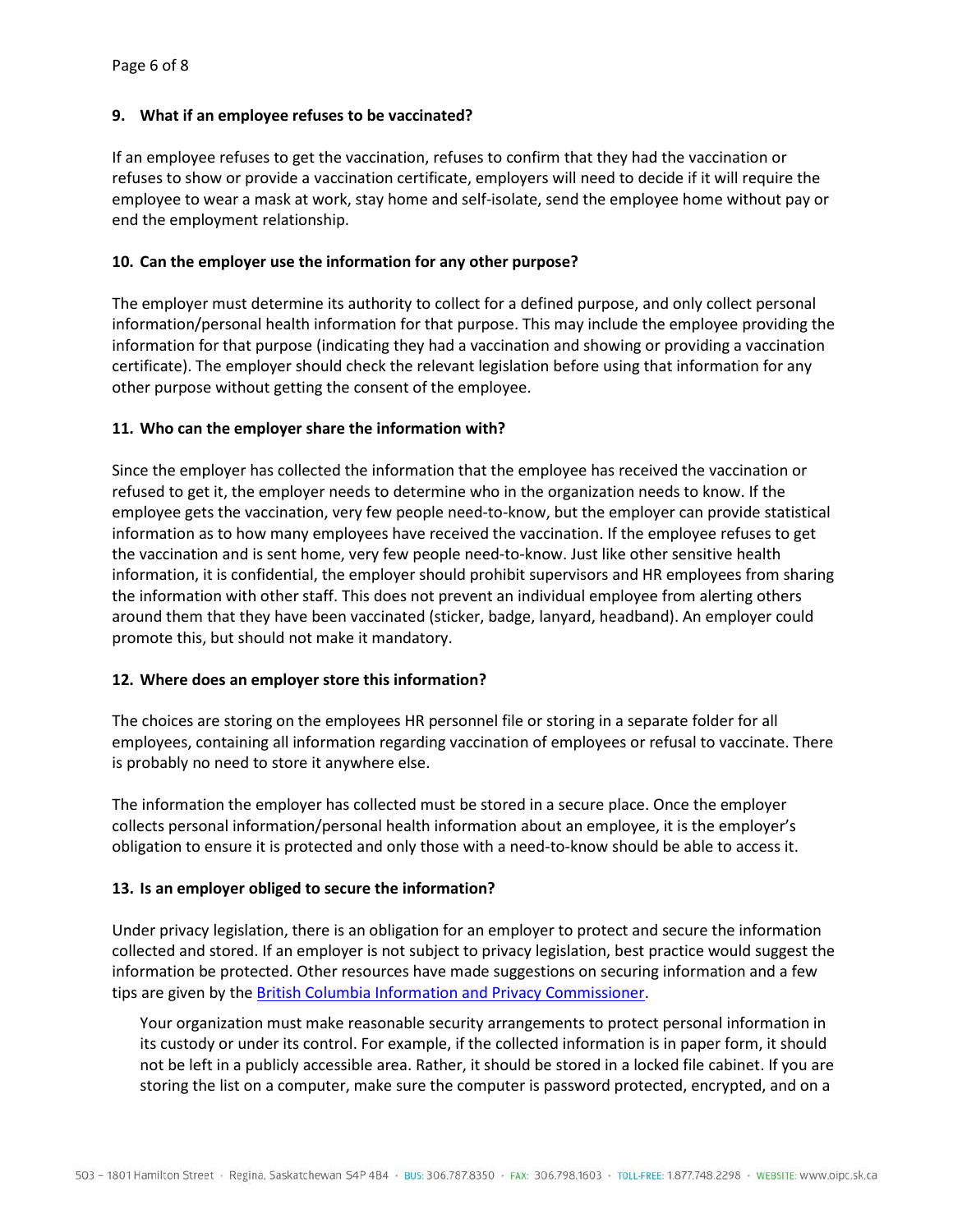secure network. Position computer monitors so that personal information displayed on them cannot be seen by visitors.

### <span id="page-6-0"></span>**14. When should the employer destroy the information?**

How long is an employer going to keep this information? Will it get destroyed in accordance with the employer's destruction of documents policy? Should it have a special destruction period, shorter than the normal? Could it or should it be destroyed within six months? Employers need to decide whether they will develop a policy including destruction guidelines. Maybe the information collected can be destroyed earlier than an employer's standard procedure.

#### <span id="page-6-1"></span>**15. Do employers need to develop a policy on COVID-19 vaccinations?**

Once an employer has made a decision, the employer should consider developing a policy. In normal times, my office would recommend [a privacy impact assessment \(PIA\).](https://oipc.sk.ca/assets/privacy-impact-assessment-guidance-document.pdf) In these unique times, an employer might move very quickly and my office would still recommend either a shortened version of a PIA or a policy statement regarding COVID-19 vaccinations. Whatever the form of the document, it should contain:

- authority for the collection;
- a statement of the purpose;
- a statement as to whether employees will be asked to show a vaccination certificate;
- a statement on possible actions taken based on whether the employee has the vaccination or not;
- a statement on where information will be stored;
- a statement as to who it will be shared with (with public authorities or not); and
- a statement on when the information will be destroyed.

#### <span id="page-6-2"></span>**16. Can a public body ask visitors whether they have had a vaccination for COVID-19?**

Public bodies (government institutions and local authorities) have carried on their activities during the pandemic. As much as possible, communications have shifted to emails and telephone calls, but it is still possible that citizens or patients will attend at a public bodies' front door or reception area. The question arises, can those public bodies ask questions about receipt of a vaccination for COVID-19? Secondly can public bodies insist on seeing a vaccination certificate? If a public body decides to ask the citizen or patient whether they had a vaccination, then many of the questions raised above would apply. Of course public bodies considering this issue should think about obtaining legal advice.

#### <span id="page-6-3"></span>**17. Can a health trustee ask whether patients or employees received a vaccination for COVID-19?**

<span id="page-6-4"></span>Health trustees are subject to HIPA. That Act contains principles similar to FOIP and LA FOIP when it comes to collection, use, protection or disclosure of information (in this case personal health information). Many of the questions posed and answered above will apply to health trustees.